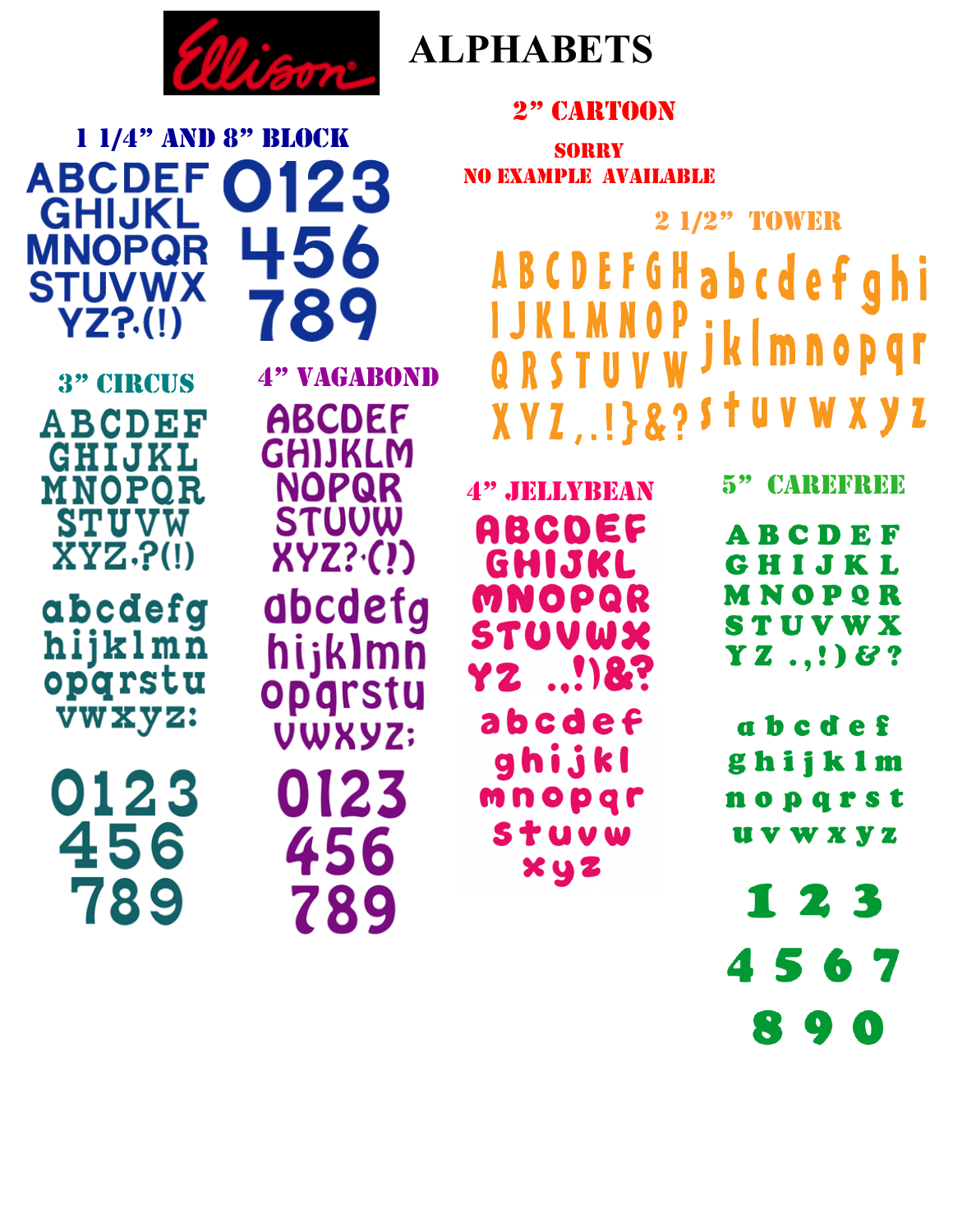

**Acorn 1 Acorn, tiny 2 Africa 3 Airplane 4 Anchor 5 Angel 6 Angel, small 7 Ant 8 Apple 9 Apple, small 10 Apple, small acrylic 11 Award 12 Baby carriage 13 Badge 14 Badge, small 15 Badge, sheriff 328 Ballerina 312 Ballet Shoes 16 Balloon acrylic 17 Balloon, small acrylic 18 Balloon, Heart acrylic 19 Balloon, Heart small acrylic 20 Balloons 21 Barn 22 Baseball, Bat, Glove 23 Baseball Cap 24 Base Clef 25 Basket 26 Bat 27 Bathtub/Bubbles 28 Bear 29 Bear, small 30 Bee 31 Bell 32 Bird 33 Bird, small 34 Birthday Cake 35 Blackbirds 36 Book, Open 37 Book, Outside Star 313 Book, Inside Star 314 Bookmark-Bookworm 38 Bookmark-Cross 39 Bookmark-Dinosaur 40 Bookmark-Girl/Boy 41 Bookmark-Heart 42 Bookmark-Plain 43 Bookmark-READ 44 Boy 45 Bronco/Rider 46 Buffalo 47 Butterfly 48 Butterfly, small 49 Caboose 50 Cactus 51 Camel 52 Camera 53 Campfire 54 Car 55 Castle 56**

**Castle, small 57 Cat 58 Cat/kitten, small 59 Cedar Tree 60 Cedar Tree, small 61 Chain 62 Cheerleader 321 Chick 63 Christmas Horn 64 Christmas Jingle Bell 65 Christmas Light, Small 66 Christmas Light tiny 67 Christmas Ornament 68 Christmas Ornament #2 69 Christmas Tree 70 Christmas Tree #2 71 Christmas Tree #2, Small 72 Church 73 Church window 74 Circle 4" & 1" 75 Circle 3" & 2" 76 Clover, four leaf 77 Clown 78 Cone 3-D 79 Cornucopia 80 Covered Wagon 81 Cow 82 Cowboy Boot 83 Cowboy Boot small 84 Coyote 85 Crayon 86 Crayon small 87 Crocodile 88 Cross 89 Crown 90 Crown, small 91 Cube 3-D 92 Cupcake #1 315 Cylinder 3-D 93 Daisy 94 Deer 95 Diaper pin, lamb 96 Dinosaurs, small 310 Dino-Brontosaurus 97 Dino-T-Rex 98 Diploma 99 Dog, Beagle 100 Dog, Puppy small 101 Dog, Scottie 102 Domino Dots 103 Domino Tiles 104 Dove 105 Dragon 106 Dragon-Finger Puppet 107 Dragonfly 108 Duck 109 Ducklings 110 Eagle 111 Earth 112 Egg/Folded 113**

## **SMALL & MEDIUM 4" SHAPES**

**Elephant 114 Elf/Jester 115 Elk 116 Europe 117 Fairy 329 Feather 118 Feather, small 119 Filmstrip 120 Fire Truck 121 Fish 122 Fish #2 123 Fish, Beta 124 Fish, Tiny (4) 125 Fish Hook 126 Flag 127 Fleur De Lis 128 Fleur De Lis, Small 129 Flower, small 130 Flower, small Acrylic 131 Football 132 Football Helmet 133 Footprint 134 Forklift 135 Frame 136 Frame, small 137 Frame, Oval large 138 Frog 139 Frog # 2 309 Ghost 140 Ghost #3 316 Gingerbread Man 141 Giraffe 142 Girl 143 Golf Bag 144 Golf Ball & Tee 145 Graduation Hat 146 Hand, open 147 Hand print, baby 148 Hashtag/Number Sign 324 Heart 149 Heart, small 150 Heart #2, small 151 Heart #3, small 152 Heart, Acrylic 153 Hearts, Primitive 154 Hearts, Primitive, Sm. 155**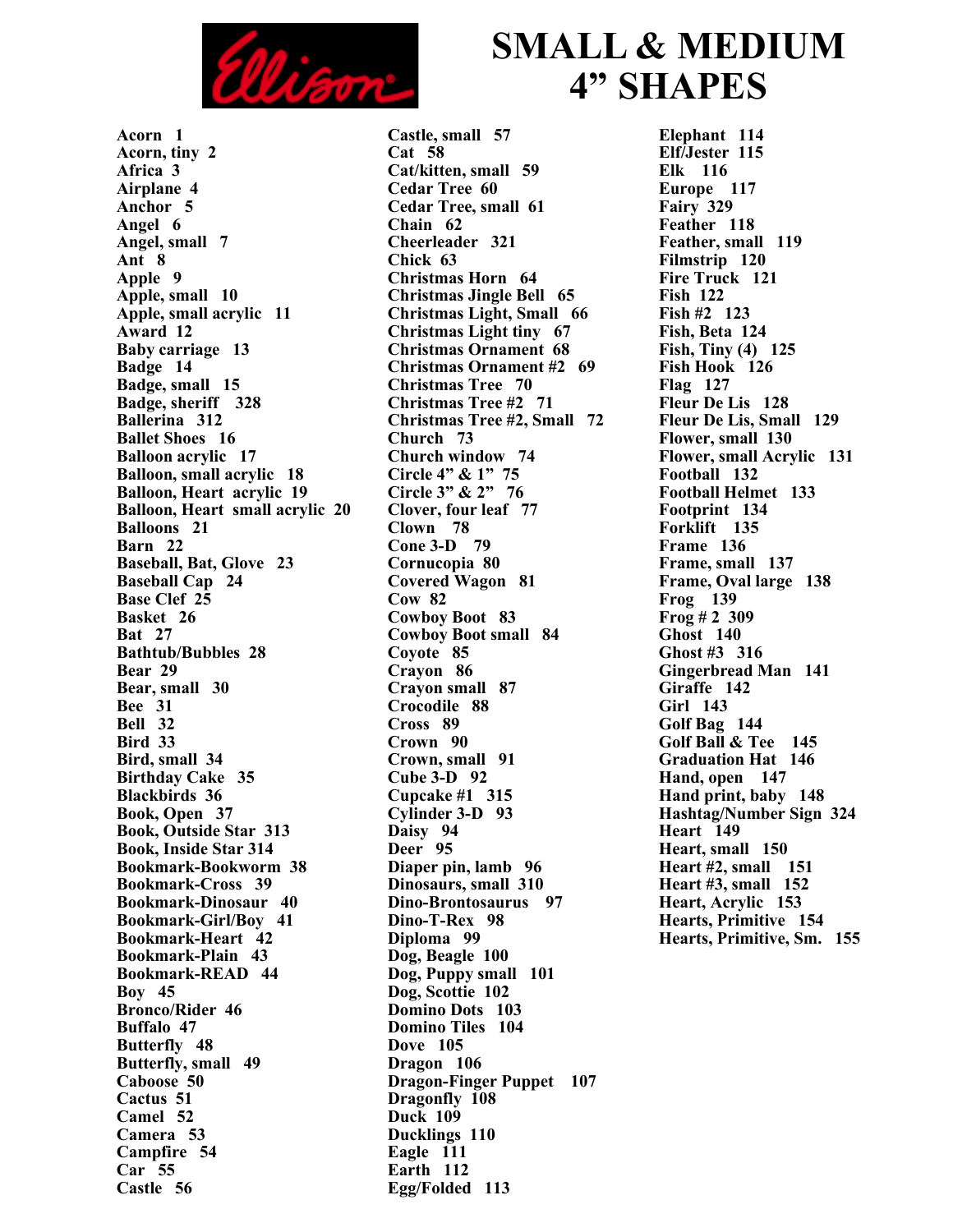

**Hearts, tiny 156 Helicopter 157 Hexagons 1" 158 Hippo 159 Holly 160 Hornet 161 Hornet, small 162 Hornet, Chillicothe 325 Horse 163 Horse-Mustang 164 Horseshoe 165 Hot Air Balloon 166 House 167 Humming Bird 168 Indian Head 169 Jack in the Box 170 Jeep 171 Kangaroo 172 Key 173 Kite 174 Knight Helmet 175 Kokapelli 311 Label/Acrylic 176 Label/Acrylic Small 177 Label 3x5/Acrylic 178 Ladle 179 Ladybug 180 Lantern 181 Leaf 182 Leaf/Birch 183 Leaf/Birch small 184 Leaf/Maple 185 Leaf/maple, small 186 Leaf, maple, small acrylic 187 Leaf/Oak 188 Leaf/Oak, small 189 Leaf, Pond 190 Light switch plate 191 Lighthouse 192 Lion 193 Llama 330 Lobster 194 Locomotive 195 Log cabin 196 Mermaid #2 331 Mermaid Tail Large 332 Mini Van 197 Missouri 198 Mitten 199 Monkey 317 Moon 200 Moose 201 Motorcycle 202 Mule 203 Music Note 204 Music Notes, tiny 205 North America 206 Nutcracker 207 Ocean Liner 208**

### **SMALL & MEDIUM 4" SHAPES CONTINUED**

**Octagon, Acrylic 209 Octopus 210 Oval 211 Oval Acrylic 212 Owl 213 Owl, small 214 Parallelograms 1" 215 Paw Print 216 Penguin 217 Pentominoes #1 218 Pentominoes #2 219 Pentominoes #3 220 Pentominoes #4 221 Pig 222 Pilgrim Hat 223 Pineapple 224 Pinecone 225 Pinwheel 226 Porcupine 227 Prairie Dog 228 Pumpkin 229 Pumpkin, small 230 Pumpkin #3, jack o'lantern 326 Puppet Holes 231 Pyramid 3-D 232 Rabbit 233 Rabbit, small 234 Rainbow 235 Raindrops 236 Rectangle 237 Reindeer 238 Rhombi 1" 239 Rhombus 240 Ribbon, Awareness 319 Rocking Horse 241 Rooster 242 Rose 243 Sailing Ship 244 Sand Dollar 245 School Bus 246 School House 247 Sea Gull 248 Sea Horse 249 Seal 250 Shamrock 251 Shell 252 Shoe Print 253 Skate/Inline 254 Skunk 255 Sleigh 256 Snowflake 257 Snowflake, small 258 Snowflake #2, small 259 Snowflake #3, small 260 Snowman, Country 261 Snowman, small 262 Soccer Ball 322 Space Shuttle 263 Spider 264**

**Spider web 265 Square 266 Squares 1" 267 Star 268 Star, small 269 Star, tiny (4) 270 Star, Puffy Acrylic 271 Star, Puffy small Acrylic 272 Star, Shooting 273 Stars, Primitive 274 Starfish 275 Statue of Liberty 276 Sun, Acrylic 277 Tag, gift 2" 278 Tag, gift Acrylic 279 Tangram 280 Teddy Bear 281 Teddy Bear #2 282 Tennis Shoe 283 Tent 284 Thunderbird 285 Tickets 286 Tombstone 320 Tooth 287 Tractor 288 Trapezoid 289 Trapezoids 1" 290 Treble Clef 291 Treble Clef, small 292 Tree 293 Triangle 294 Triangles 1" 295 Truck 296 Tugboat 297 Tulip 298 Turkey 299 Turtle 300 Umbrella 323 Unicorn small 301 USA 302 Violin 303 Wagon 304 Watering can 305 Whale 306 Wildcat Mascot 307 Witch 318 "Wow!" 308 Wrestlers 327**